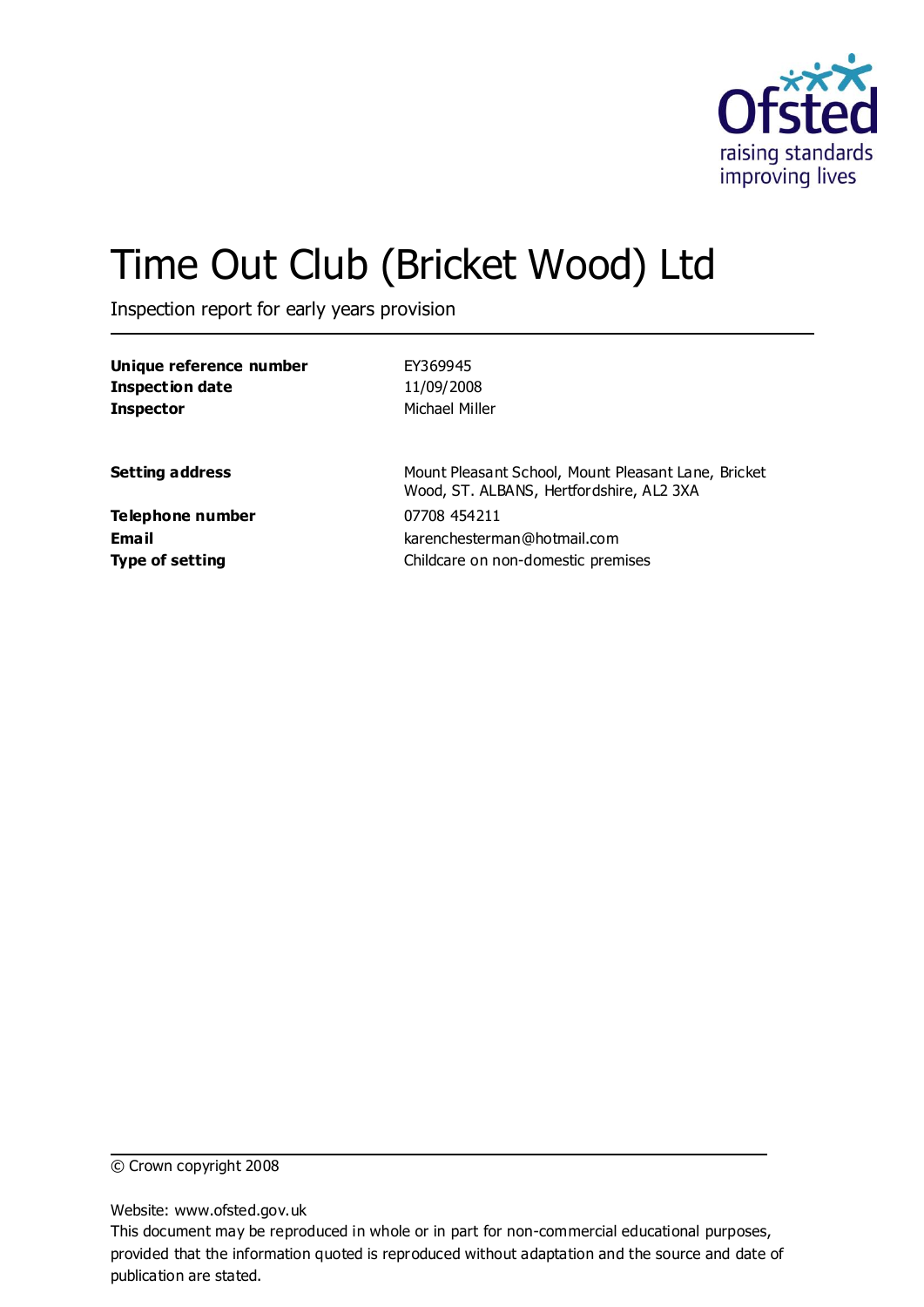## **Introduction**

This inspection was carried out by Ofsted under Sections 49 and 50 of the Childcare Act 2006 on the quality and standards of the registered early years provision. 'Early years provision' refers to provision regulated by Ofsted for children from birth to 31 August following their fifth birthday (the early years age group). The registered person must ensure that this provision complies with the statutory framework for children's learning, development and welfare, known as the *Early* Years Foundation Stage.

The report includes information on any complaints about the childcare provision which Ofsted has received since the last inspection or registration whichever is the later, which require Ofsted or the provider to take action in Annex C.

The provider must provide a copy of this report to all parents with children at the setting where reasonably practicable. The provider must provide a copy of the report to any other person who asks for one, but may charge a fee for this service (The Childcare (Inspection) Regulations 2008 regulations 9 and 10).

Children only attend this setting before and/or after the school day and/or during the school holidays. The judgements in this report reflect the quality of early years provision offered to children during those periods.

The setting also makes provision for children older than the early years age group which is registered on the voluntary and/or compulsory part(s) of the Childcare Register. This report does not include an evaluation of that provision, but a comment about compliance with the requirements of the Childcare Register is included in Annex B.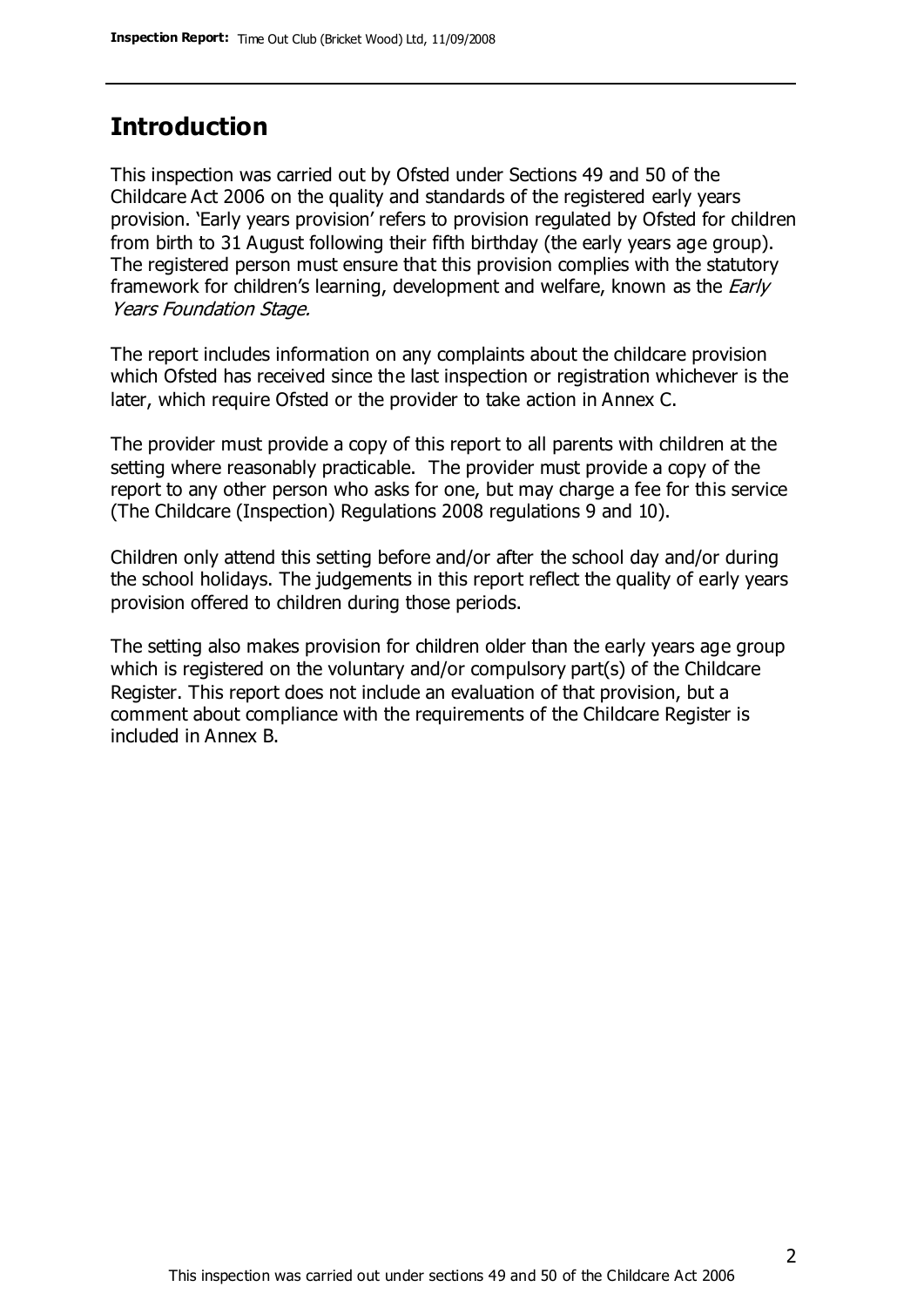# **Description of the setting**

Time Out Club (Bricket Wood) Limited is a privately owned breakfast club, after school club and holiday play scheme. It originally opened in 1999 and operates from two rooms in Mount Pleasant Lane Junior Mixed and Infant School and Nursery in Bricket Wood near St Albans in Hertfordshire. It is used by children attending the school. The breakfast club is open, during school term times only from 07:50 to 08:50 and the after school club from 15:05 to 18:00 each weekday. The holiday play scheme operates from 08:00 to 18:00 every half term, two weeks at Easter, four weeks in the summer holidays and some training days for school staff. A maximum of 24 children, aged from four years to under eight years, may attend the group at any one time. Currently, 44 children from the school are registered to use its facilities. Only two of these children are currently within the Early Years Foundation Stage (EYFS). The club is registered on the Early Years Register as well as both the compulsory and voluntary parts of the Childcare Register. It employs nine staff, six of whom, including a partner/manager, hold appropriate early years qualifications. One member of staff is working towards a qualification. Time Out Club is a member of the Kids Club Network. It achieved Hertfordshire Quality Standard in 2003.

### **Overall effectiveness of the early years provision**

The Time Out Club caters well for children under the age of five. There are good links with the teaching staff at the school in which it is located. Together, the managers of the club and school Foundation Stage staff are cooperating well to ensure the needs of the children, and the Early Years requirements, are met. Staff and older children ensure younger children are enabled to participate fully in the club's activities. There are good links between the club and its local village community. Parents and carers praise the club staff for their skill and commitment. Children confirm they benefit well from the range of activities offered. The partners and managers show good commitment to ensuring positive experiences for the children who attend, whether before or after school, or during the holidays. There is good capacity for continued improvement.

### **What steps need to be taken to improve provision further?**

To further improve the early years provision the registered person should:

develop the work already started to undertake sensitive observational assessment in order to plan to meet young children's individual needs by relating the assessment of Early Years children more specifically to the six Foundation Stage areas of learning.

To fully meet the specific requirements of the EYFS, the registered person must:

maintain the records required for the safe and efficient management of the setting by bringing together, as a single document, its safeguarding children policy and its 03/11/2008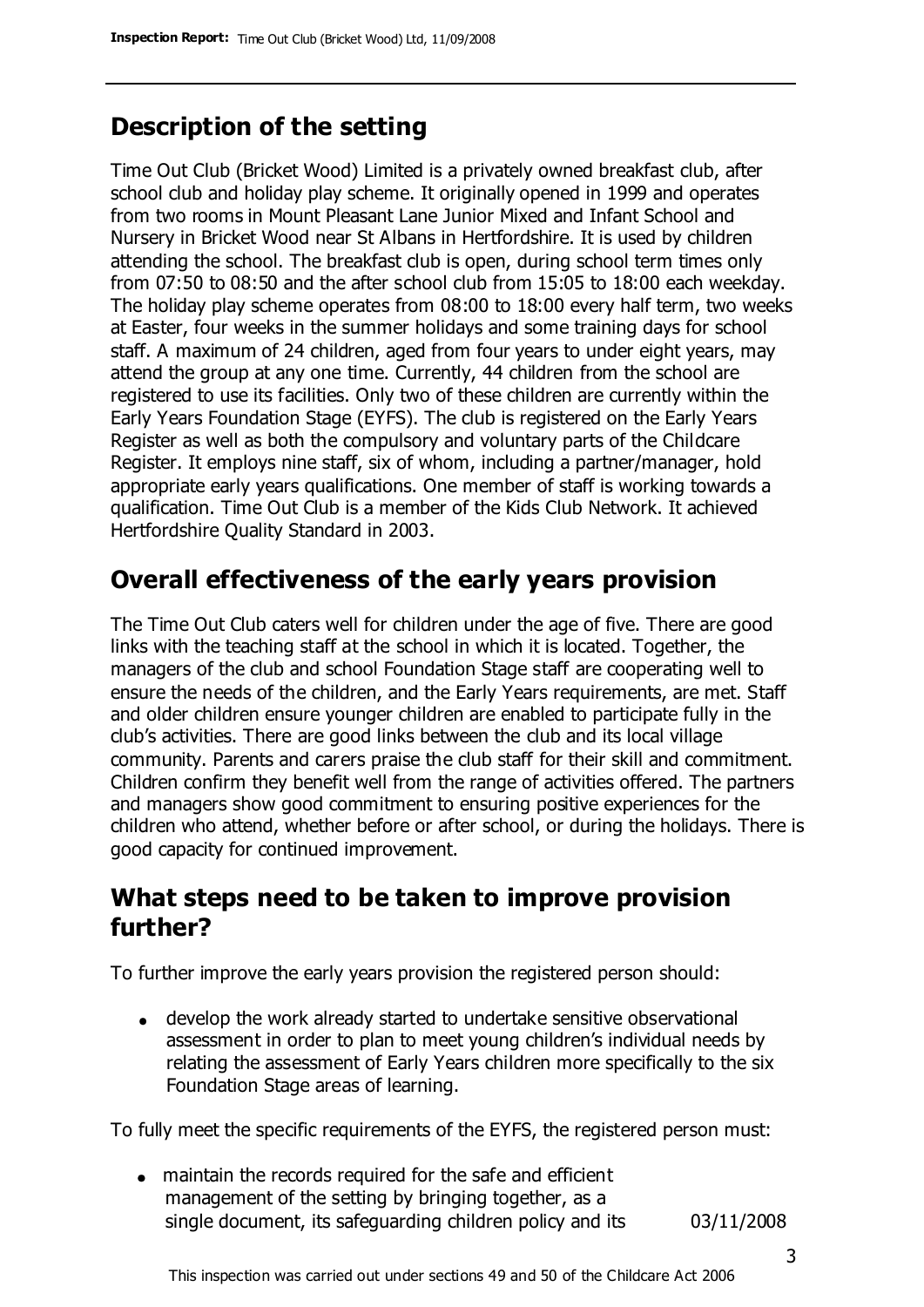procedures to be followed in the event of an allegation being made against a member of staff

maintain the records required for the safe and efficient management of the setting by ensuring that the termly risk assessments, which are properly carried out, identify both the specific date they are undertaken and the person by whom they have been checked. 03/11/2008

# **The leadership and management of the early years provision**

Together, the partners and managers ensure the effective organisation of the club. There is a good commitment to ensuring the needs of all groups of children are met. Consequently, procedures and systems for ensuring the welfare and safeguarding of children are well-established and secure. This is an important consideration for a number of parents and carers who also appreciate the staff's approach to confidentiality. Newsletters, and information on a club notice board in the school, give parents and carers useful and helpful information about the club and the activities it has planned for future weeks.

The partners and managers ensure that required policies are reviewed periodically, updated and discussed at weekly staff meetings to ensure they are understood and implemented. However, although an effective safeguarding children policy is in place, it does not incorporate the club's separate procedure in event of an allegation against a member of staff. Similarly, some risk assessments which the club undertakes properly each term simply need to be recorded slightly differently to meet current requirements.

A strength of the leadership is shown in the ways staff work together effectively. This is because staff are committed to improvement and development, as the records of the courses and meetings they attend testify. There is regular selfassessment by those running the club. Staff are currently involved in discussions concerning their contributions to the new self-evaluation form relating to early years provision.

### **The quality and standards of the early years provision**

During the inspection, neither of the two EYFS children attended the breakfast club and only one was present at the after school club. However, there was good care and attention paid to the child newly attending. Staff demonstrated well their professional skills in helping the children settle and explore their surroundings when they are new to the club. They were helped in this by the responses and approach of number of the older children who demonstrate thoughtful and considerate attitudes to those younger than themselves. Good working relationships ensure children develop the self-confidence, control and esteem necessary to aid their personal, social and emotional development.

Staff listen carefully to the children and respond to them sensitively and with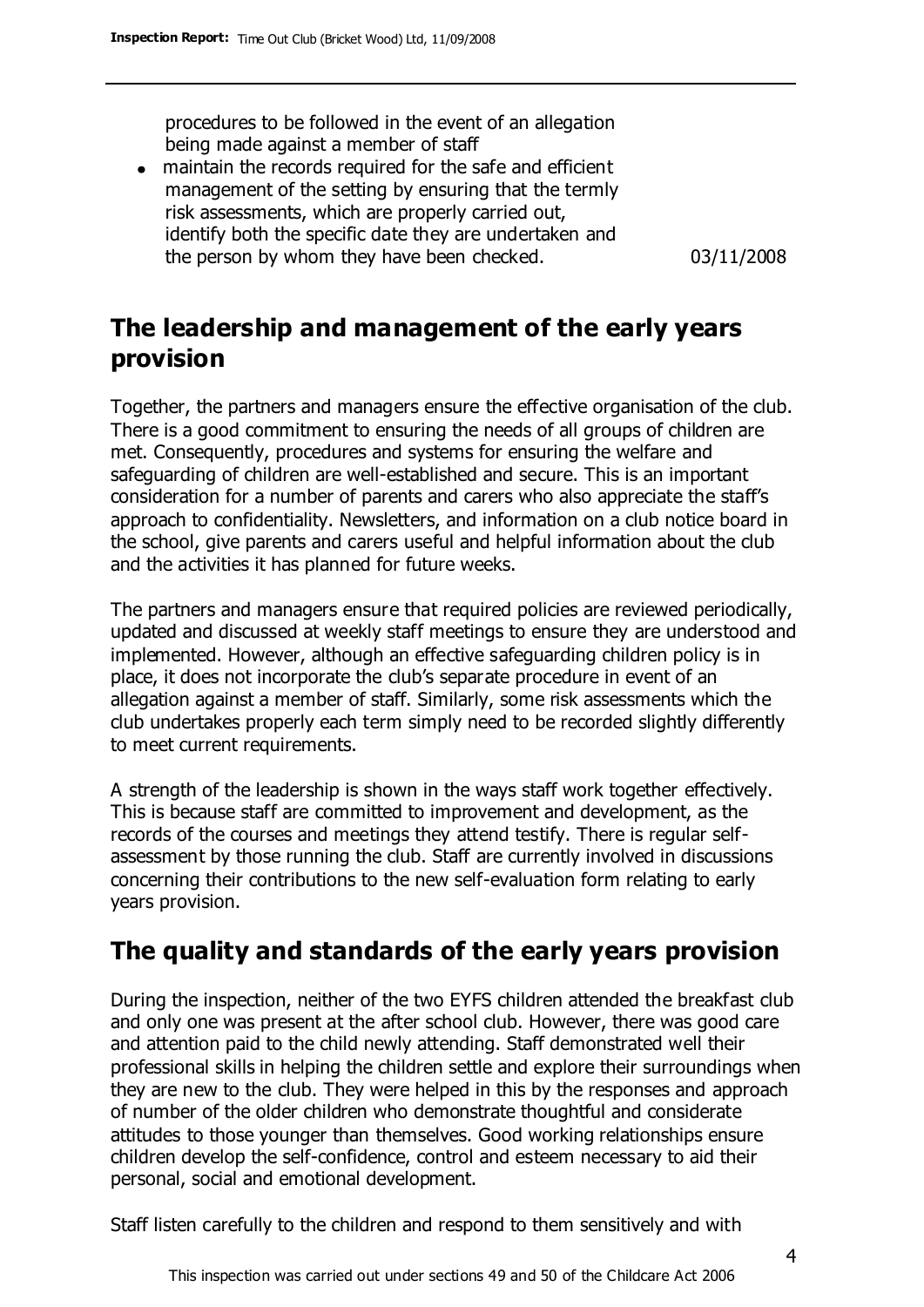interest. Such approaches are positive in helping develop children's language and communication skills. The questions asked by staff often give children pause to think, and therefore help develop their understanding and thinking skills. Through the wide range of activities offered young children are encouraged to investigate their surroundings. Adults show practical common sense and appreciate when to stand back and let a child explore for themselves or when to intervene with support. Consequently, there is sound development of the children's creativity and imagination. An important range of skills, which children will need in their education as they grow older, are fostered effectively.

Discussions with parents and carers confirm that their children thoroughly enjoy their time at the club. They appreciate not only how it promotes their children's social skills, but also that the individual needs of their children are met. Children appreciate the opportunities they have for working, playing and eating healthily together. As the club works closely with the school in which it is based, and it serves the school's pupils, there are good arrangements for sharing resources. Children therefore benefit well from a good range of facilities and equipment.

Staff have started to develop the ways in which they record their observations and assessments of the progress EYFS children make whilst in their care. In this, there has been good liaison with the Foundation Stage staff at the school. Whilst assessment notes do focus on what the children know, understand and can do, the managers appreciate these records should now relate more closely to the specific areas of learning which form the basis of the Foundation Stage curriculum. Planning and discussions are underway to implement this strategy.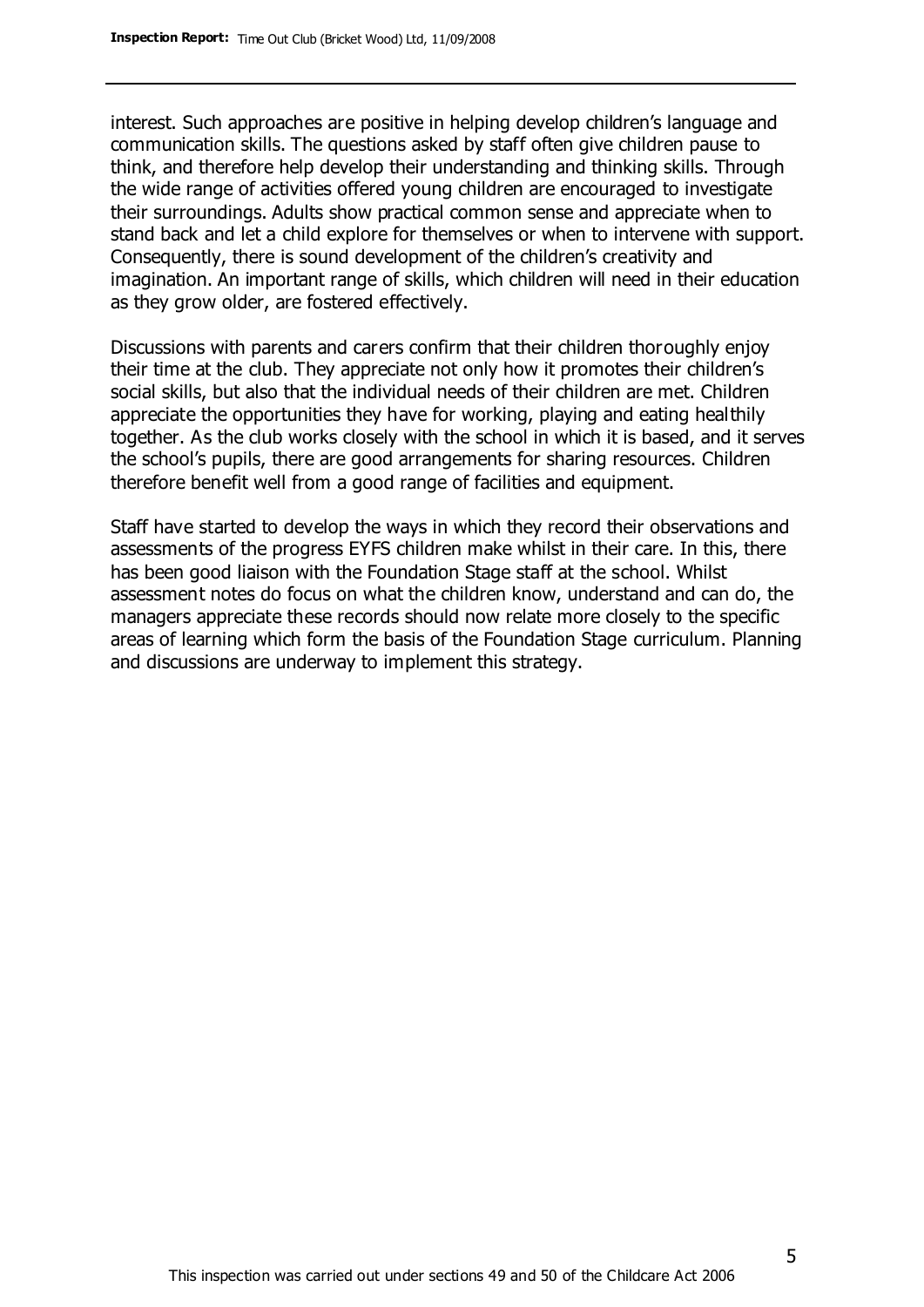# **Annex A: record of inspection judgements**

#### **The key inspection judgements and what they mean**

Outstanding: this aspect of the provision is of exceptionally high quality Good: this aspect of the provision is strong Satisfactory: this aspect of the provision is sound Inadequate: this aspect of the provision is not good enough

### **Overall effectiveness**

| How effective is the provision in meeting the needs<br>of children in the Early Years Foundation Stage? | Good |
|---------------------------------------------------------------------------------------------------------|------|
| How well does the provision promote inclusive practice?                                                 | Good |
| The capacity of the provision to maintain continuous                                                    | Good |
| improvement.                                                                                            |      |

### **Leadership and management**

| How effectively is provision in the Early Years<br><b>Foundation Stage led and managed?</b>          | Good |
|------------------------------------------------------------------------------------------------------|------|
| How effective is the setting's self-evaluation, including the<br>steps taken to promote improvement? | Good |
| How well does the setting work in partnership with parents<br>and others?                            | Good |
| How well are children safeguarded?                                                                   | Good |

### **Quality and standards**

| How effectively are children in the Early Years         | Good |
|---------------------------------------------------------|------|
| <b>Foundation Stage helped to learn and develop?</b>    |      |
| How effectively is the welfare of children in the Early | Good |
| <b>Years Foundation Stage promoted?</b>                 |      |
| How well are children helped to stay safe?              | Good |
| How well are children helped to be healthy?             | Good |
| How well are children helped to enjoy and achieve?      | Good |
| How well are children helped to make a positive         | Good |
| contribution?                                           |      |
| How well are children helped develop skills that will   | Good |
| contribute to their future economic well-being?         |      |

Any complaints about the inspection or report should be made following the procedures set out in the guidance available from Ofsted's website: www.ofsted.gov.uk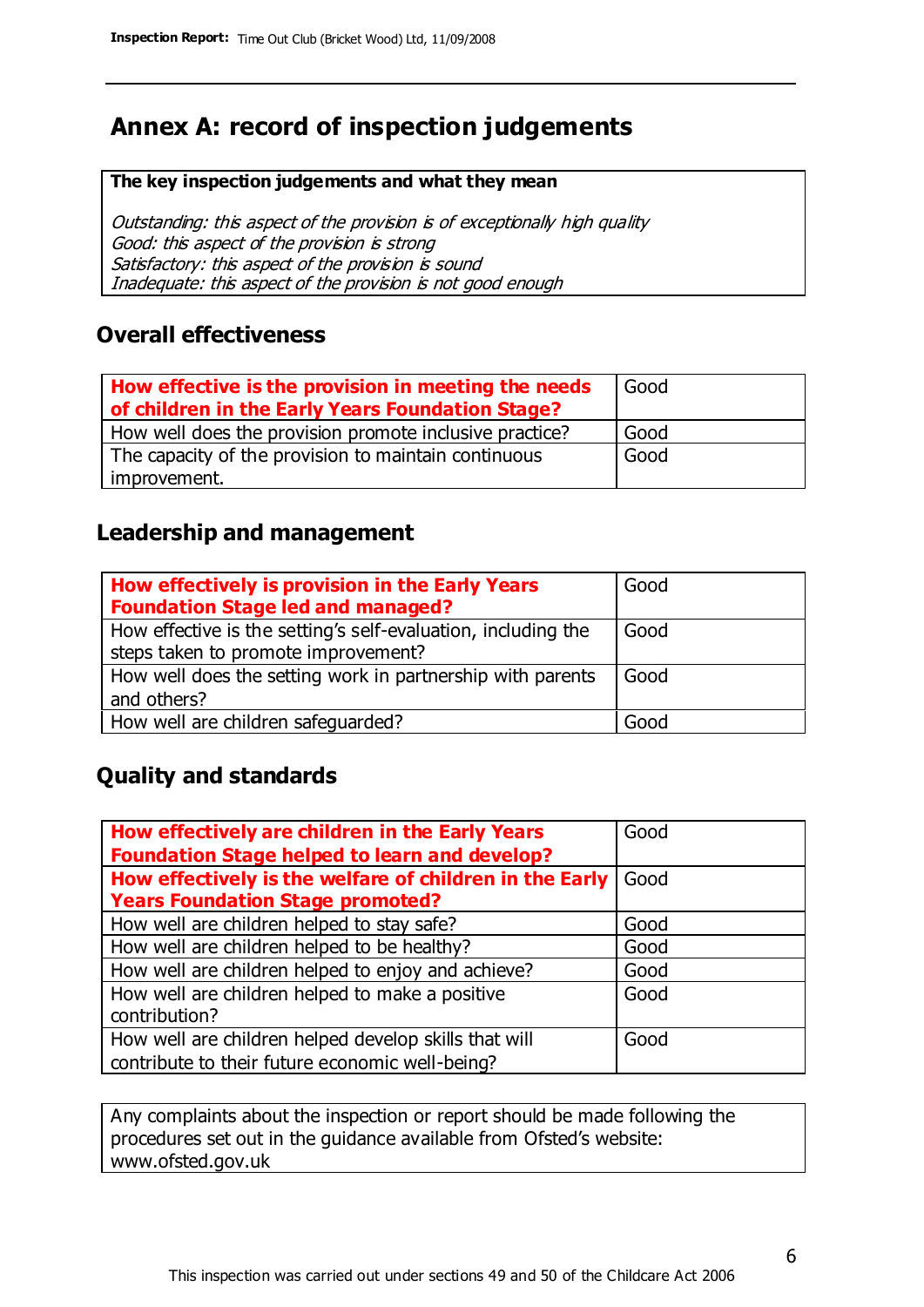# **Annex B: the Childcare Register**

| The provider confirms that the requirements of the<br>compulsory part of the Childcare Register are: | Met |
|------------------------------------------------------------------------------------------------------|-----|
| The provider confirms that the requirements of the<br>voluntary part of the Childcare Register are:  | Met |